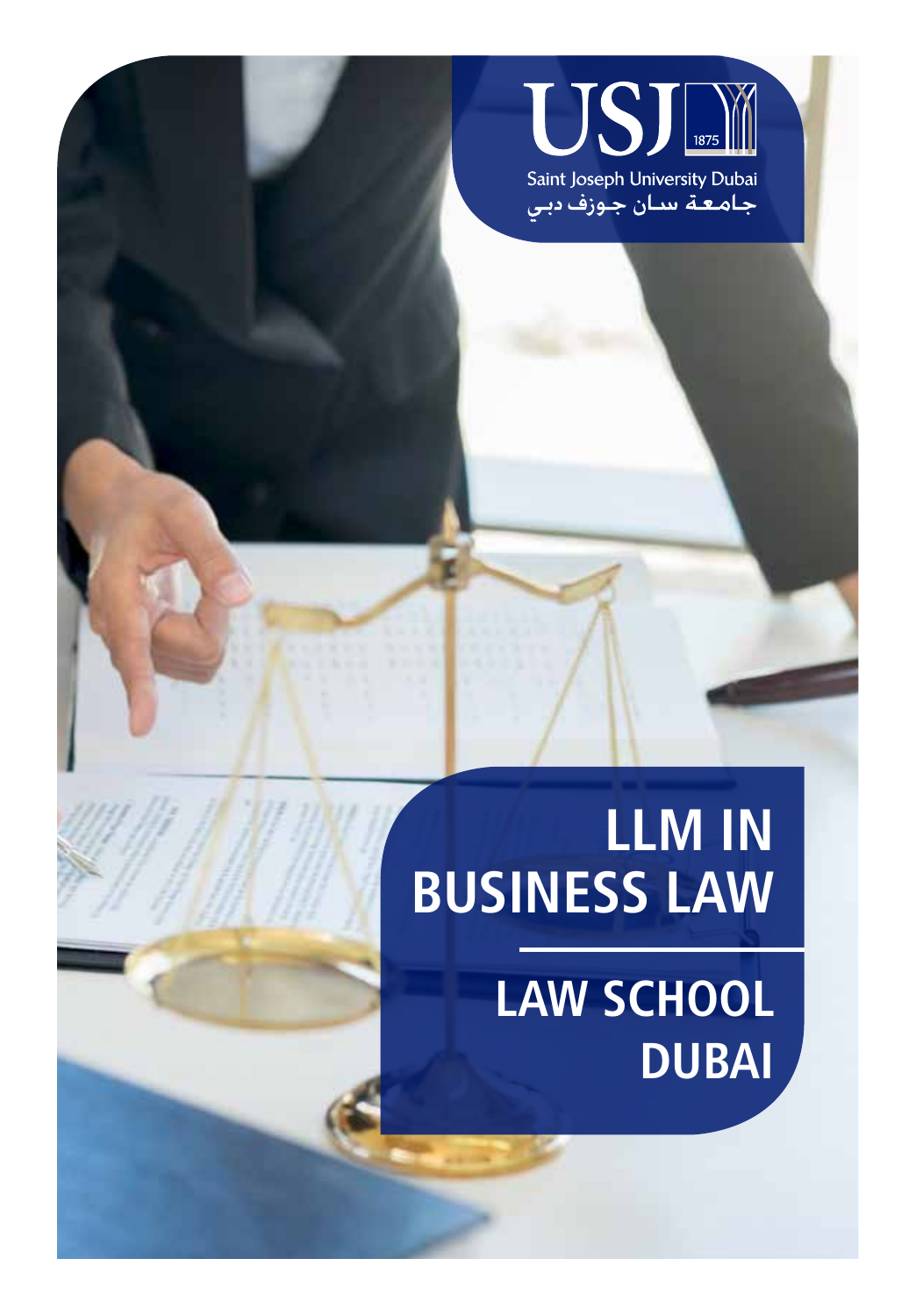### **INTRODUCTION**

The LLM in Business Law at Saint Joseph University Dubai aims at providing solid legal knowledge and skills to students and legal professionals to boost up their careers in the corporate field.

The Program exposes the students to specialized topics and techniques in connection with complex legal concepts in Business Law. It requires students to analyze advanced scholarly knowledge and master analytical and writing skills, especially for negotiating and drafting legal documents.

The program is designed to familiarize the students with the rules and practices of Business Law, in both local and international dimensions, and give them the ability to adapt to various legal systems.

All courses are interactive lectures conducted by highly qualified law professors and renowned legal practitioners from top international law firms. This gives the students a precious opportunity to meet and get acquainted with experts and professionals from the legal industry.



#### **CLLM ADMISSION CRITERIA**

#### **Academic Requirements**

- **Bachelor Degree**
	- **Bachelor Degree in Law**

Holders of a bachelor degree in law should pass an interview to assess their readiness for the program.

**- Equivalent Diploma**

Holders of a relevant bachelor's degree should pass an interview with the program director to assess their legal knowledge and should complete a pre-requisite course of Introduction to Law prior to joining the LLM Program.

**• A minimum cumulative GPA of 3.0 on a scale of 4.0 or its established equivalent**

#### **Language Requirements**

All candidates must have a valid English Proficiency Score: IELTS 6, TOFEL 550 & EmSAT 1400.



#### **Conditional Admission**

Applicants who do not meet the GPA requirement will be considered for conditional admission for their first semester. This applies to candidates who have a minimum GPA of 2.5 (American System) or its established equivalent. They shall take a maximum of 12 ECTS credit hours and must keep a good academic standing throughout the first semester of study in order to continue their studies.

Applicants who do not meet the English proficiency requirement will be considered for Conditional Admission and shall enroll in a maximum of 12 credits in the first semester of study and achieve a valid score of English language test.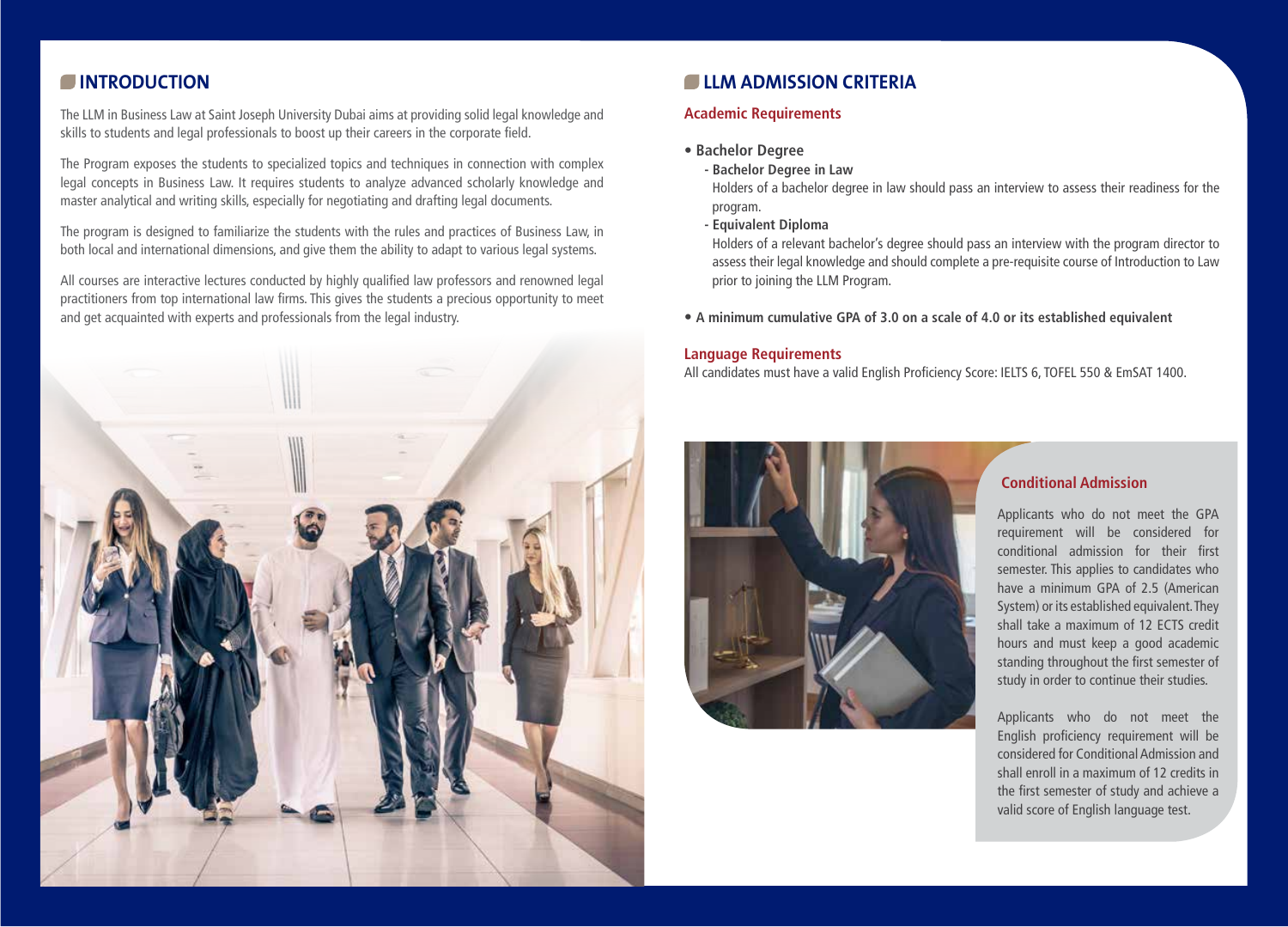#### **PROGRAM STRUCTURE**

| <b>Module</b>   |                                                                                          | <b>COURSES</b>                                                          | <b>CREDITS</b> | <b>Term</b>    |
|-----------------|------------------------------------------------------------------------------------------|-------------------------------------------------------------------------|----------------|----------------|
| <b>Module 1</b> | <b>TECHNOLOGY</b><br><b>LAW</b>                                                          | Intellectual Property Law                                               | 6              | 1              |
|                 |                                                                                          | Digital Technologies, Privacy and<br>Security                           | $\overline{4}$ | $\mathcal{P}$  |
|                 |                                                                                          |                                                                         |                |                |
| <b>Module 2</b> | <b>INTERNATIONAL</b><br><b>ENERGY &amp;</b><br><b>INFRASTRUCTURE</b><br><b>CONTRACTS</b> | Drafting and Negotiating International<br>Oil and Gas Service Contracts | $\overline{4}$ | 1              |
|                 |                                                                                          | <b>International Energy Disputes</b><br>Resolution                      | 4              | $\overline{2}$ |
|                 |                                                                                          | <b>Energy and Infrastructure Project</b><br>Finance                     | 4              | 1              |
|                 |                                                                                          |                                                                         |                |                |
| <b>Module 3</b> | <b>CORPORATE LAW</b>                                                                     | Company Law                                                             | 4              | 1              |
|                 |                                                                                          | <b>Mergers and Acquisitions</b>                                         | 4              | 1              |
|                 |                                                                                          | Corporate Governance                                                    | 4              | $\overline{2}$ |
|                 |                                                                                          |                                                                         |                |                |
| <b>Module 4</b> | <b>BANKING AND</b><br><b>FINANCE LAW</b>                                                 | Banking Law and Islamic Finance                                         | 6              | $\overline{2}$ |
|                 |                                                                                          | <b>Capital Markets</b>                                                  | 6              | $\mathcal{P}$  |
|                 |                                                                                          |                                                                         |                |                |
| Module 5        | <b>RESEARCH</b><br><b>PROJECT</b>                                                        | Academic Research                                                       | 14             |                |
|                 |                                                                                          | <b>Professional Research</b>                                            |                |                |
|                 |                                                                                          |                                                                         |                |                |

#### **MODULES DESCRIPTION**

# **Module 1: TECHNOLOGY LAW**

This module has been designed to empower the students to master legal technology and understand issues related to this relatively new field.

The first course of the module **(Intellectual Property Law)** covers a traditional aspect of technology law related to intellectual property rights. It explores topics related to creative works, patents, copyrights and trademarks.

The second course of the module **(Digital technologies, privacy and security)** focuses on a new emerging aspect of technology law derived from the use of digital and internet technologies. The aim of the course is to explore the current legal framework dealing with digital rights, data protection and cybercrimes.

## **Module 2: INTERNATIONAL ENERGY AND INFRASTRUCTURE CONTRACTS**

This module is about international transactions in the energy and infrastructure sector.

It goes through the various phases of international energy and infrastructure contracts, starting with the negotiation and drafting of large-scale international energy and infrastructure projects **(Drafting and negotiating international oil and gas service contracts)**, the development and financing of these projects **(Energy and infrastructure project finance),** and finally the resolution of disputes related to this industry **(International energy dispute resolution).**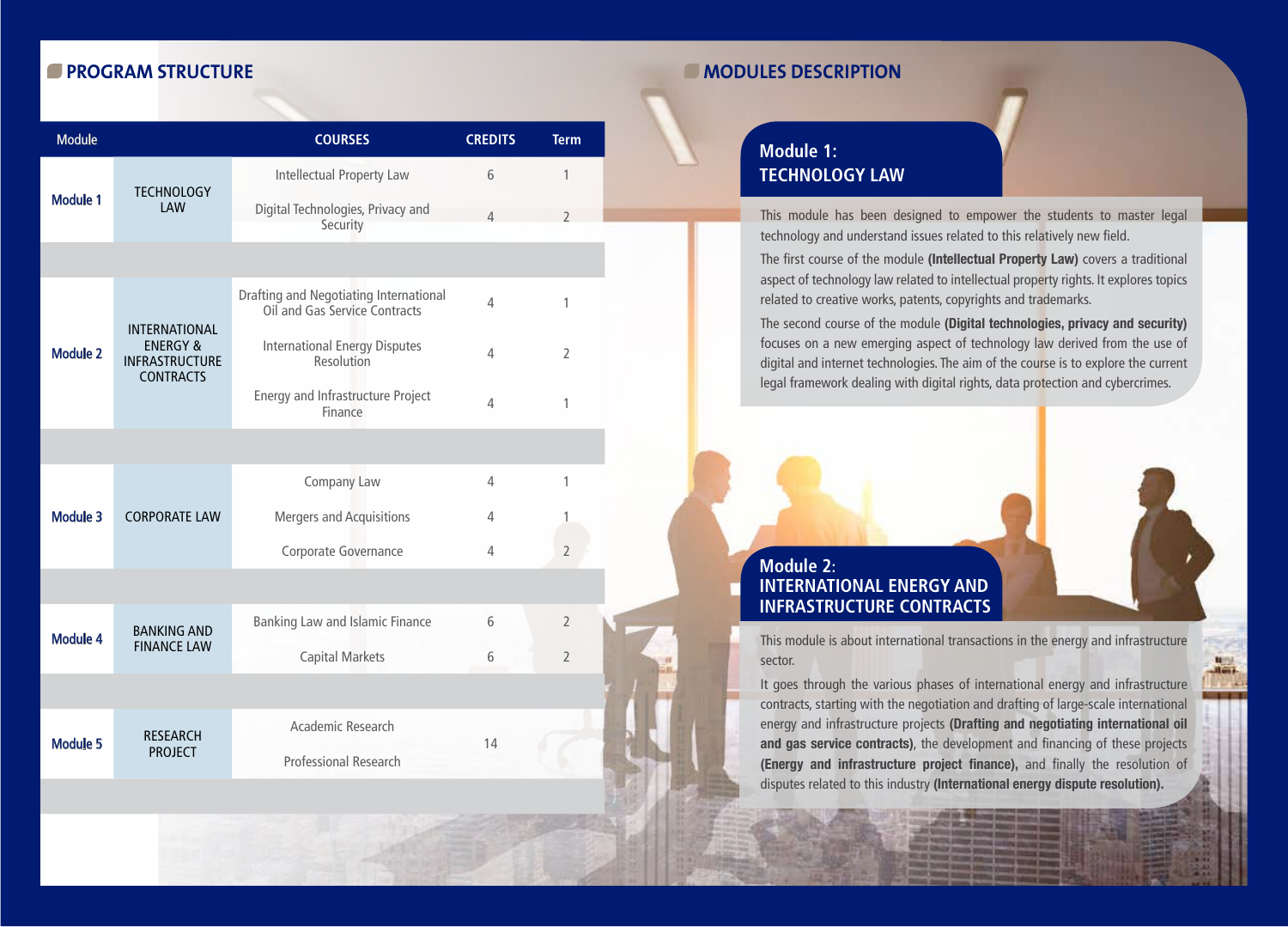## **Module 3: CORPORATE LAW**

This module consists of three related courses. The first course **(Company Law)** addresses the share capital structure and maintenance rules and investigates certain key legal issues surrounding the separation of ownership from control. The second course **(Mergers and Acquisitions)** explores corporate restructuring through mergers and acquisitions deals, which constitute one of the major law firm's practices in the corporate field. The third course **(Corporate Governance)** focuses on corporate governance rules and key governance issues of public companies.

# **Module 4: BANKING AND FINANCE LAW**

The aim of this module is to provide the students with the fundamentals of domestic and international banking and financial law and the heavy regulations surrounding financial institutions and transactions.

The module includes two complimentary courses. The first one **(Banking and Islamic Finance)** focuses on the regulatory frameworks in which banks operate, as well as the principles of Islamic finance. The second course **(Capital Markets)** examines the functioning of financial markets and their regulation.



This module aims at enabling the student to develop writing and analytical skills and research abilities. It includes two options :

- 1- **Academic Research Project :** this option requires students to complete a research thesis in their last term and allow them, if they wish, to pursue a PhD or enter a career in research.
- 2- **Professional Research Project :** this is a more practice oriented option that is designed to give students both academic and professional knowledge for entry into the workplace. It includes an internship of at least 6 weeks ending with a research project where the student investigates a specific topic related to the legal issues that have come across in his professional activity and to the thematic of the LLM courses.